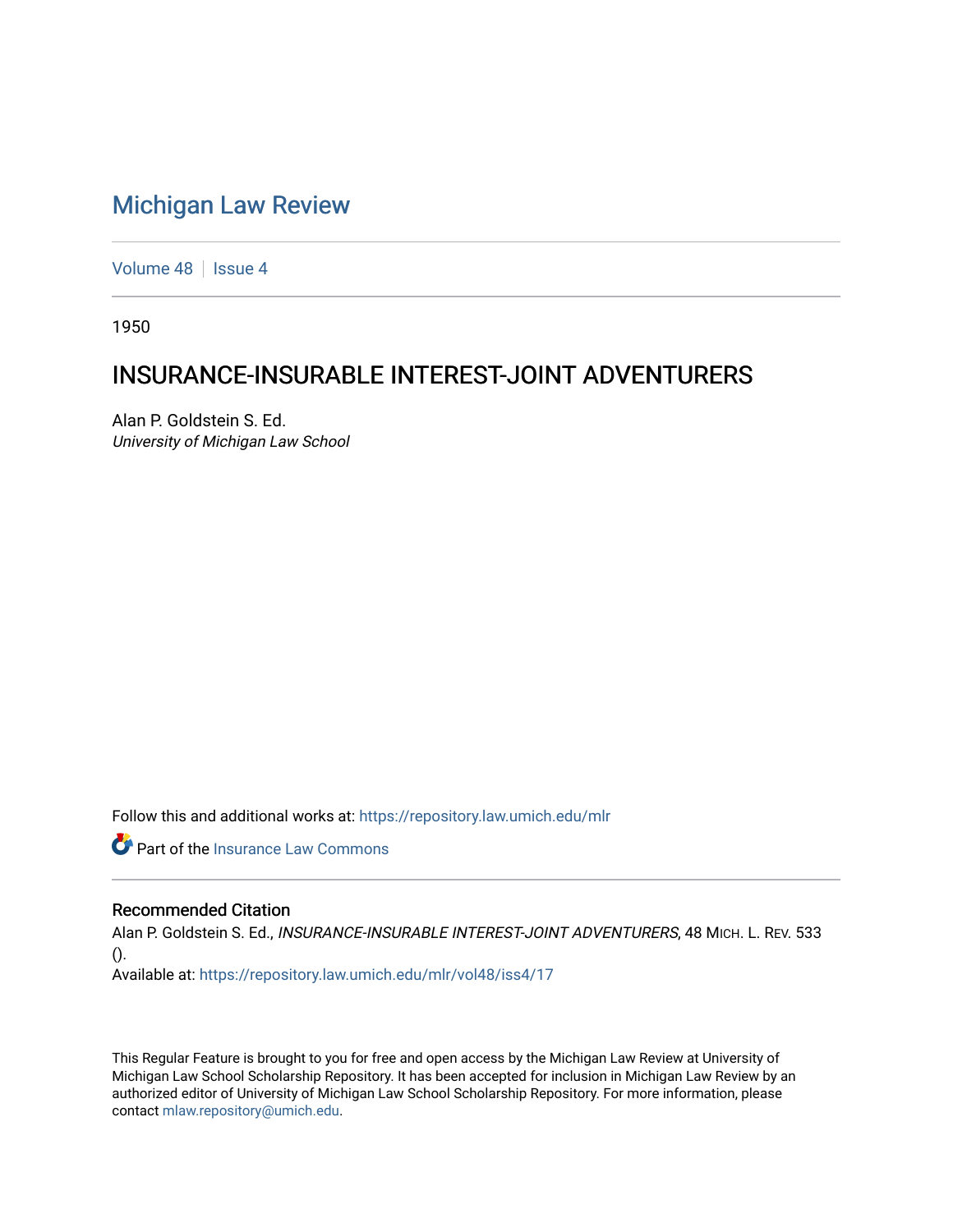lNsURANCE-lNsURABLE INTEREST-JOINT AnVENTURERs-Plaintiff and the deceased were operating an airplane commercially. Plaintiff had purchased the plane, and was paying the deceased \$25 per week plus half of the profits of the venture. The deceased acted as pilot, and was instrumental in obtaining business. Plaintiff took out insurance on the plane, and also on the life of the deceased, although their only relationship was through the joint venture. The plane was wrecked and the deceased was killed while on company business. The claim for the plane was paid, but the defendant refused to pay on the life insurance policy, claiming that the plaintiff had no insurable interest in the life of the deceased. The case was submitted to a jury which found that the plaintiff had an insurable interest. Defendant appealed. *Held,* affirmed. "It was not necessary to prove that the death of the insured resulted in a substantial loss to the beneficiary . . . . It is sufficient that the beneficiary has a reasonable expectation of some benefit or advantage from the continuance of the life of the assured."1 *Indemnity Ins. Co. of North America v.* Dow,. (6th Cir. 1949) 174 F. (2d) 168.

The law has long frowned upon life insurance policies in which the beneficiary paid the premiums, but in which the beneficiary had no reason to hope for the continued well being of the assured. A policy of this type is in the nature of a wager, and since unscrupulous beneficiaries might seek a quick return, these policies are treated as void.2 The question as to how much of an interest is required to justify insurance on the life of another was answered in the leading case of *Warnock v. Davis3* as follows: "an insurable interest ... [is] such an interest ... as will justify a reasonable expectation of advantage or benefit from the continuance •.. of the life of the assured. [The interest need not be] ... capable of pecuniary estimation." In the light of this rule the defendant's argument seemed quite plausible. The plaintiff's only investment was in the plane itself. This was an ordinary business venture, subject to all the vicissitudes of such an enterprise, and moreover, the deceased was just an ordinary pilot, and replaceable. All the plaintiff was doing was insuring the life of an ordinary employee.4 The court

- <sup>2</sup>Grigsby v. Russell, 222 U.S. 149, 32 S.Ct. 58 (1911).
- <sup>8</sup>104 **U.S.** 775 at 779, 26 L.Ed. 924 (1881).

<sup>1</sup> Principal case at 170.

<sup>&</sup>lt;sup>4</sup> "Accepting . . . the definition of 'insurable interest' [in] Warnock v. Davis . . . [that] there must be reasonable grounds to expect some benefit or advantage ... I take it that reasonable ground for such expectation means something more than merely a hope." Simons, **J.** dissenting in the principal case at 170-171.